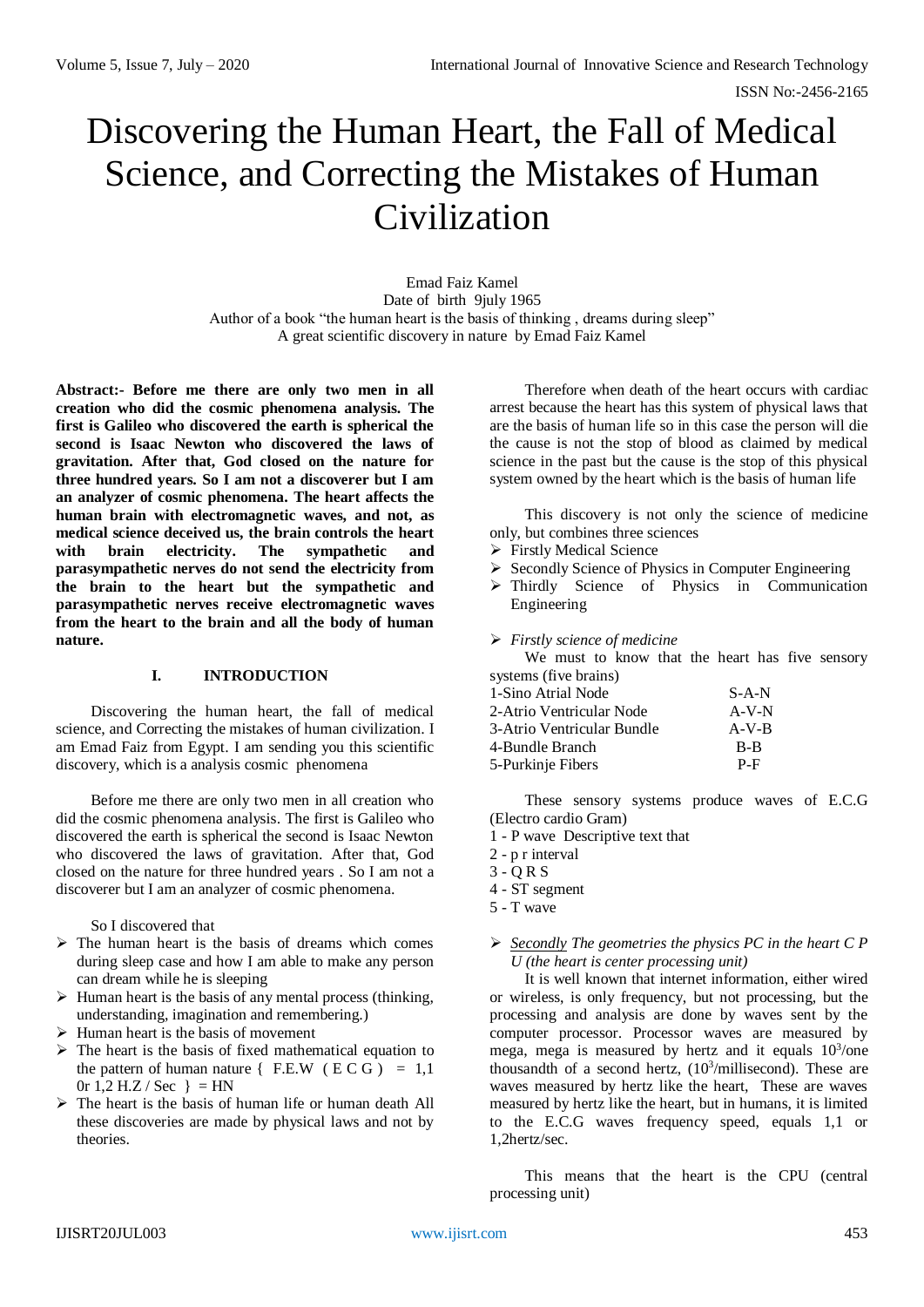Because the heart is the source of electromagnetic waves E.C.G and the frequencies of those waves equal to 1,1 or 1,2 Hertz/Sec., in this case the heart is the CPU.

 *Thirdly Geometries the communications physics in the nerves*

The sympathetic and parasympathetic nerves do not send the electricity from the brain to the heart until the heart works as the medical science claimed in the past but the heart works with its own mechanics.

But the electricity of the brain works to find magnetic field flux movement on the sympathetic and parasympathetic nerves as unit of measurement the scientist Orsted (Oe).

In this case, the sympathetic and parasympathetic nerves become an antenna wire according to the laws of physics in communications engineering and receive electromagnetic waves from the heart and send them to the brain and human body the sympathetic nerve sends the electromagnetic waves from the heart to the spinal nerve which control all the body and the parasympathetic nerve sends the electromagnetic waves from the heart to the brain.

In this case the brain becomes like TV screen appear the mental process but is not foundation of any mental process. The most important thing that changes the misunderstanding that prevailed in nature and medical science is that The sympathetic and parasympathetic nerves do not send the electricity from the brain to the heart but the sympathetic and parasympathetic nerves receive electromagnetic waves from the heart to the brain and all the body of human nature

I repeat this again until the nature the world and the medical science understand. The most important thing that changes the misunderstanding that prevailed in nature and medical science is that The sympathetic and parasympathetic nerves do not send the electricity from the brain to the heart but the sympathetic and parasympathetic nerves receive electromagnetic waves from the heart to the brain and all the body of human nature.

# A very important note;

All human nerves are not electrical wire, meaning only electricity. Rather, they are an antenna wire carrying electromagnetic waves with electricity. This is why science and medicine have deceived nature and thought it was the brain. But in the beginning, we need to know how the sympathetic and parasympathetic turn into an antenna wires. Sympathetic and parasympathetic must be takes electric from the brain until is found the magnetic flux field movement.

In this case, they become two antennas wires of receiving the electromagnetic waves that come from the heart. These waves are coming the opposite of electrical coming from the brain. In this case the heart controls the

In the end, we must know that the nerves of the human do not received the electrical from the human brain only, but controlled by the frequencies of electromagnetic waves which comes from the heart but this waves be worked by the electric which comes from the brain.

The human brain in this case becomes a screen that is illustrated by mental processes but is not the basis of mental processes. But any mental processes comes from another physical system, the electromagnetic waves which comes from the heart.

 What is the use of the antenna wire according to the laws of physics in communications engineering?

The advantage of antenna wire is that it switches electromagnetic waves from the wireless state to the wire state

 What is the benefit of the sympathetic and the parasympathetic which takes electric from the brain?

The answer until the magnetic flux is found and become an antennas wire. In this case the sympathetic and the parasympathetic, they receive the electromagnetic waves that come from the heart and switches them from the path no nerves to the path nerves

# **II. RESULT**

- 1- In this case the brain becomes like TV screen appear the mental process but is not foundation of any mental process. This is why science and medicine have deceived nature and thought it was the brain.
- 2- So I have to declare that any cardiologist in the world can get 6 pictures of those waves of E.C.G which come from the heart to limbs of the human body by device heart waves receiver and so any cardiologist does not know how those waves come from the heart to the limbs of the human body
- 3-we must know that the nerves of the human do not receive the electricity from the human brain only, but controlled by the frequencies of electromagnetic waves which come from the heart but this waves be worked by the electricity which comes from the brain.

First: The Experiences of dreams during sleep

How do dreams happen during sleep and what are dreams ? I can give the fixed scientific method that makes any human being able to dream during sleep

Dreams happen in the following manner;

We have to divide the Intended sleep of the experiment subject into two periods.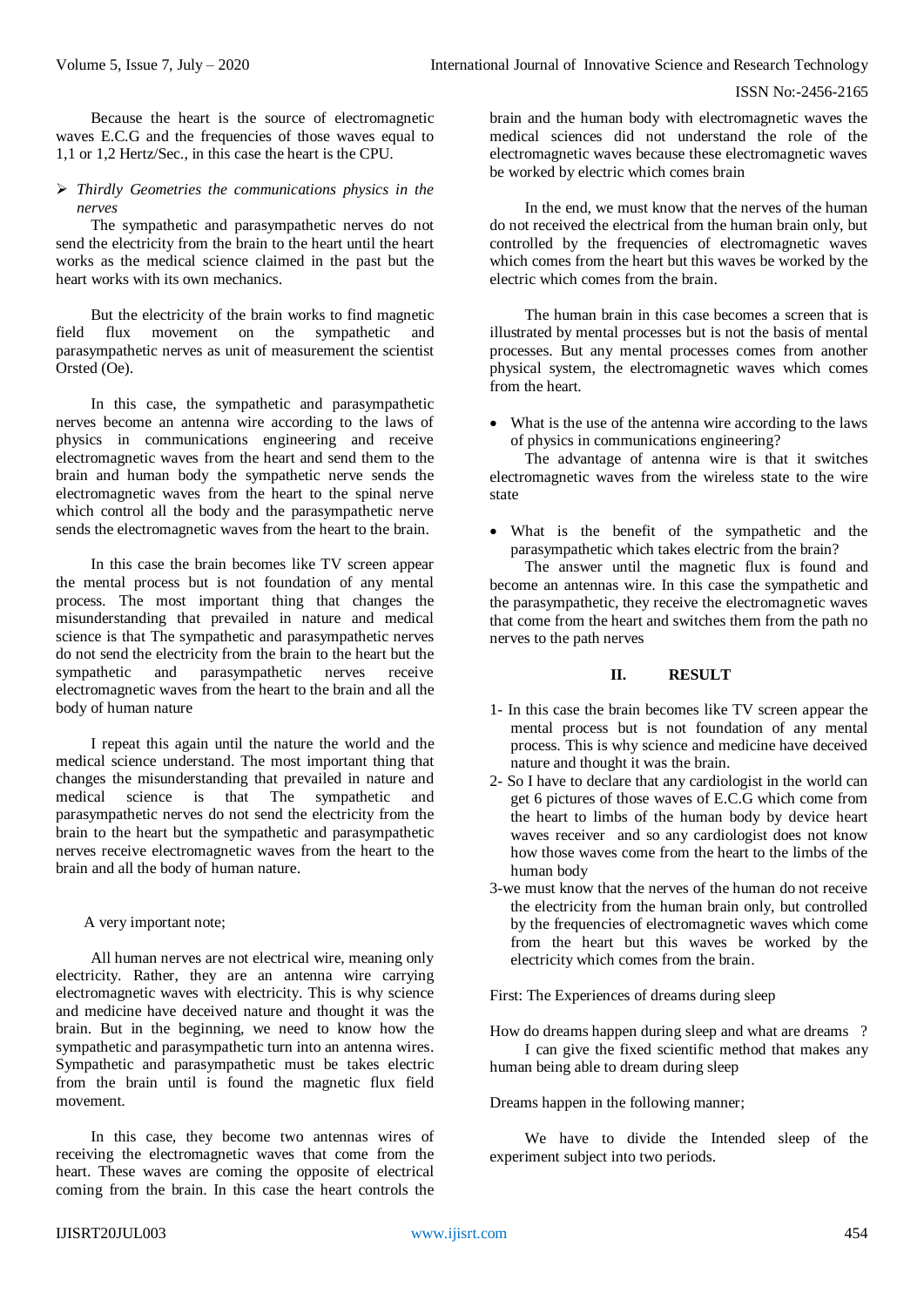# First Period

1-The person who experiment should lay on his left side using one pillow

In this case, the heart pulse is affected, because the heart tilts slightly to the left which affects the heart sensory systems

2-While his head on the pillow, before to the case mode happen (sleep) he must prolonged the times of inhalation and the exhalation periods If the time of them in normal 2:3/Sec, he increases both of them to 6:7/ Sec. in voluntary way This is the estimation method is not fixed. I emphasize the item.

However, he should keep this method until he falls asleep this is the main pillar because it is the basic for finding the experience I must emphasize the elongation of inspiration and exhalation in a voluntary way. he increases both to 6:7/to Sec.

It is not important to divide sleep duration into two equal periods. The first period might be quarter of an hour or more. afterwards he should be awakened by an alarm clock. however, he should not go back to sleep, but he is bound to fully wakeup, alert.

# Second Period

When he returns to the second period

1-He must put another pillow, so that the heart pulse is not affected

2-he must sleep on the right side, so that In that position the heart is not affected by the pressure on it and its sensory systems too he is not required to do any changing respiration , like the first period, he must be with this case until return to sleep again

# The Result

During the second sleep period, dreams happen naturally the person with the experience or the person who experimented will know that those dreams happened according to a scientific law, because dreams usually happen during that period of sleep and he will know the heart is the basis of the dreams.

The Definition of dreams according to physics law

Dreams are a change in the sensory systems of the heart S-A-N A-V-N A-V-B B-B P-F with few ways to this change must be in the first sleep time must be Sleep on the left side and increasing the time of the breath in and the time of exhalation together in a voluntary way using one pillow in the first sleep time in this the heart beat become slow.

Second sleep time you should sleep on the right side and return to normal breathing and do not do anything to breathe, using two pillows when the sleep in this case the heartbeats return to its normal.

In this case, the change in the Sensory devices of the heart be happened those sensory systems give us the waves of E.C.G, which affect the brain during the sleep by an electromagnetic waves and the speed of frequency is equals 1,1 or 1,2 hertz/sec according the speed of heart pulse

(This results in random television waves during sleep and this are the dreams)

## **Second: How does thinking happen or any other process (understanding – remembering – imagination)?**

1-The brain is connected to the heart by sympathetic and parasympathetic nerves

2-The heart affects the brain through E.C.G electromagnetic waves, the speed of which is 1,1 or 1,2 Hertz/Sec. This means that the heart is the CPU (central processing unit) via the sympathetic and parasympathetic nerves in the manner of antenna wire

In that case, the human nerves do not only carry electricity from the brain, but electromagnetic wave frequency coming from the heart. I repeat this is the most important information in this discovery. When the brain becomes idle, electricity in the nerves becomes idles too. consequently, electromagnetic waves lose control over human nature although it still in the nerves but the electromagnetic waves pass in the nerves according to magnetism and not by movement of electrons of the material The effect of the electromagnetic waves is activated by electricity coming from the brain, including the effect on the brain itself, because it flows against the electricity in the sympathetic and parasympathetic nerves. this has led the medical sciences deceive that brain is the basis of thinking and all other mental processes, according to two cases the activity and the idle of brain electricity. medical sciences have failed to understand the role of electromagnetic waves coming from the heart, and it's the frequency speed of which is 1,1 or 1,2 Hertz/Sec. and control the brain electricity. hence, the heart is a CPU (central processing unit)

#### Final

In the presence of electromagnetic waves in human nerves and through its interaction with electricity coming from brain, these electromagnetic waves interact with the eye movement in processing light to produce vision. It, also, interacts with the ear to produce hearing as well as its interaction with the mouth to produce speech. It provides magnetism to activate every movement in the body.

Therefore, it is not the electricity that comes from the cerebrum, but through the activation of electromagnetic waves coming from the heart.

And because they are electromagnetic waves, in this case they are processor waves, treating light falling on the eye, analyzing the electromagnetic waves coming to hearing, analyzing the sense of taste and smell with a biological process and analyzing touch through polarity, as they are the basis of speech movement, and because they are electromagnetic waves, they are physical laws. It is not a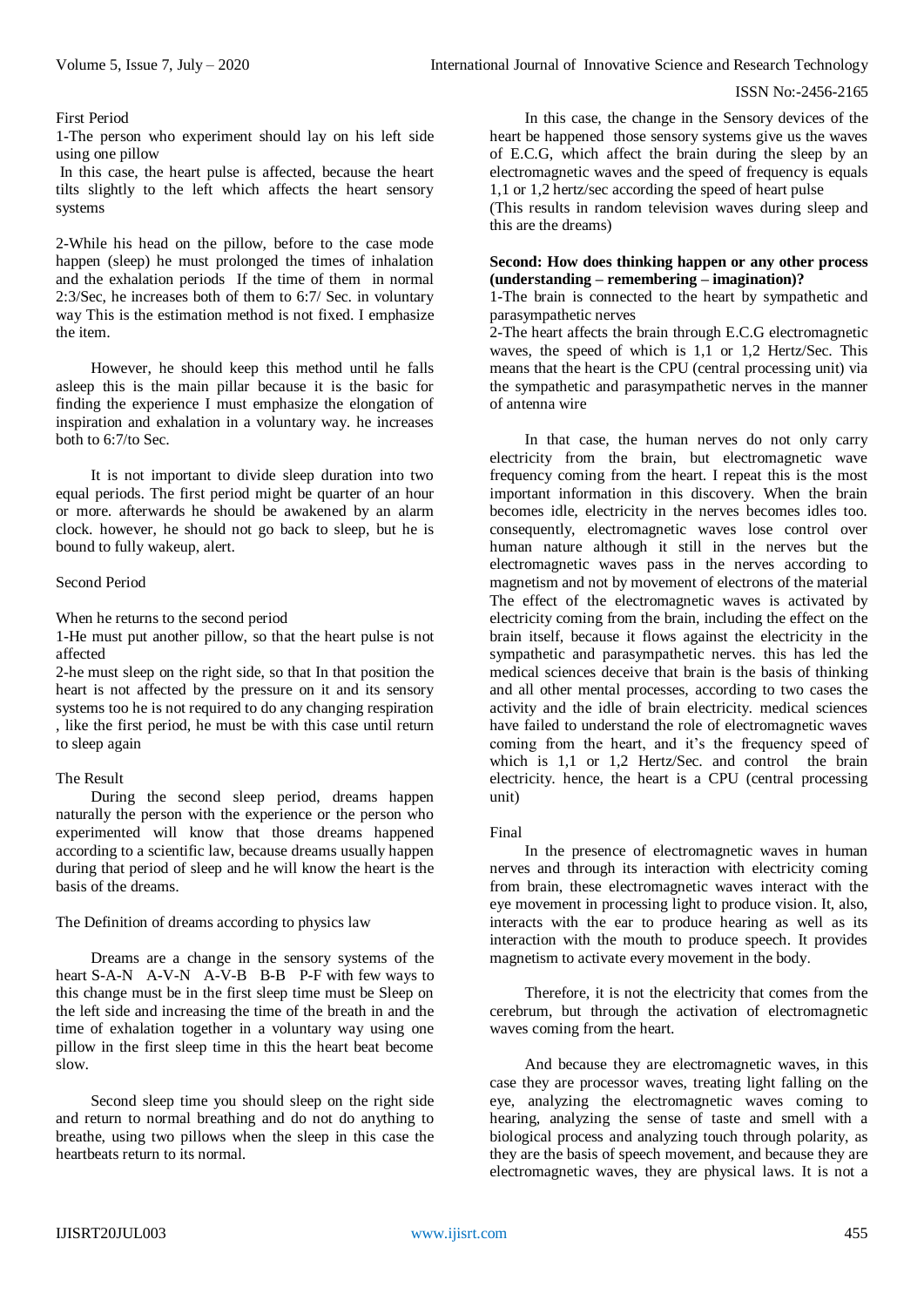biological process from the human brain as medicine has deceived us

What are the mental processes? What is the mind?

It is a control of the heart on the brain by E.C.G wave frequency that is equal to 1,1 or 1,2 Hertz/Sec.by the method of electromagnetic waves because in that case the heart is the CPU. my physics law proves all this. And according to the laws of physics in computer engineering.

- 1-Human direct this natural mental process, towards either thinking, imagination, remembering or understanding or any movement or any life
- 2-by this mental processes the dream happen through the sleep case
- 3-It is human life because any human without this mental processes he will die

After all, it is a natural process experienced by human nature and not as medicine claims that it is a biological process triggered by cerebrum centers.

According to the laws of physics in computer engineering. It is well known that internet information, either wired or wireless, is only frequency, but not processing, but the processing and analysis are done by waves sent by the computer processor. Processor waves are measured by mega, mega is measured by hertz and it equals 10<sup>3</sup>/one thousandth of a second hertz, (10<sup>3</sup>/millisecond). These are waves measured by hertz like the heart, but in humans, it is limited to the E.C.G waves frequency speed, equals 1,1 or 1,2hertz/sec.

The definition physical of thinking or any mental process (understanding – remembering – imagination). Thinking or any other mental process (understanding – remembering – imagination) is analysis and processing of the electric wave of the brain through the frequency electromagnetic waves E.C.G coming from the heart, which affect the brain in the manner of electromagnetic waves, the speed of which equals 1,1 or 1,2 hertz/sec according as the speed of heart pulse.

# Third: **Movement Laws**

Movement is caused by the heart that gives the human nature magnetic is coming from heart interacting by electricity coming from cerebrum. The human nerves do not have electricity from cerebrum only but also has electromagnetic waves frequencies coming from the heart. Again, this is the most important piece of information in the discovery in brief the movement is the activating the electromagnetic waves which come from the heart through the electricity which comes from the brain all this is taking place on all the nerves of the human nature so when the electricity which comes from the brain becomes inactive, also the electromagnetic waves which come from the heart become inactive.

## **The mistakes found in medical science**

#### First Evidence

According to the laws of movement, it is divided into magnetic or mechanical. Medical sciences have committed a mistake when it concentrated on electricity only to produce movement in human body, but electricity does not produce movement solely, but the magnetic is basis. The same applies, for example, to the fan, which does not produce movement through electricity solely, but the magnetic is basis. We should know that magnetism in the human body comes from the polarity produced by the heart

## **Second Evidence**

## **The relationship between the mental process coming from the heart and the movement**

After we know the effect of the heart on the brain and also the effect of the heart on the whole body by the controlling of the electromagnetic waves coming from the heart on all the nerves of the human .

Now come to understand all the movements of the human body and how it comes from the mental process which coming from the heart.

If we follow the science of medicine which dropped and deceived nature of humanity in the largest theory of error, the science of medicine deceived and dropped the nature of humanity and told us that the brain controls the human body by the electricity coming from the brain and these are the biggest errors of medicine that dropped the human nature in the largest theory of astray did not know the science of medicine the role of electromagnetic waves coming from the heart.

1 - How these waves control the nerves of the human body 2 - the role of these waves as a physic laws in the human life Here is one example that illustrates all the wrongs in medical science.

#### The example is

When I write the word Britain, the science of medicine comes and allege us this movement comes from the electricity that comes from the human brain and thus controls the nerves and thus controls the human body and ultimately controls human movement in the hand.

When I write the word the queen Elizabeth the science of medicine deceive us and allege to us the same deceit that she said when I wrote the word Britain, here is the greatest misfortune that medicine deceived the nature , whom I shall mention in a number of innumerable points.

- 1-What kind of electricity which comes from the brain has methods and photos are physic different
- 2-How do the brain biologically makes the electricity physic differently which comes from the beginning
- 3 How this electricity physic goes in the nerves by biological method together in different methods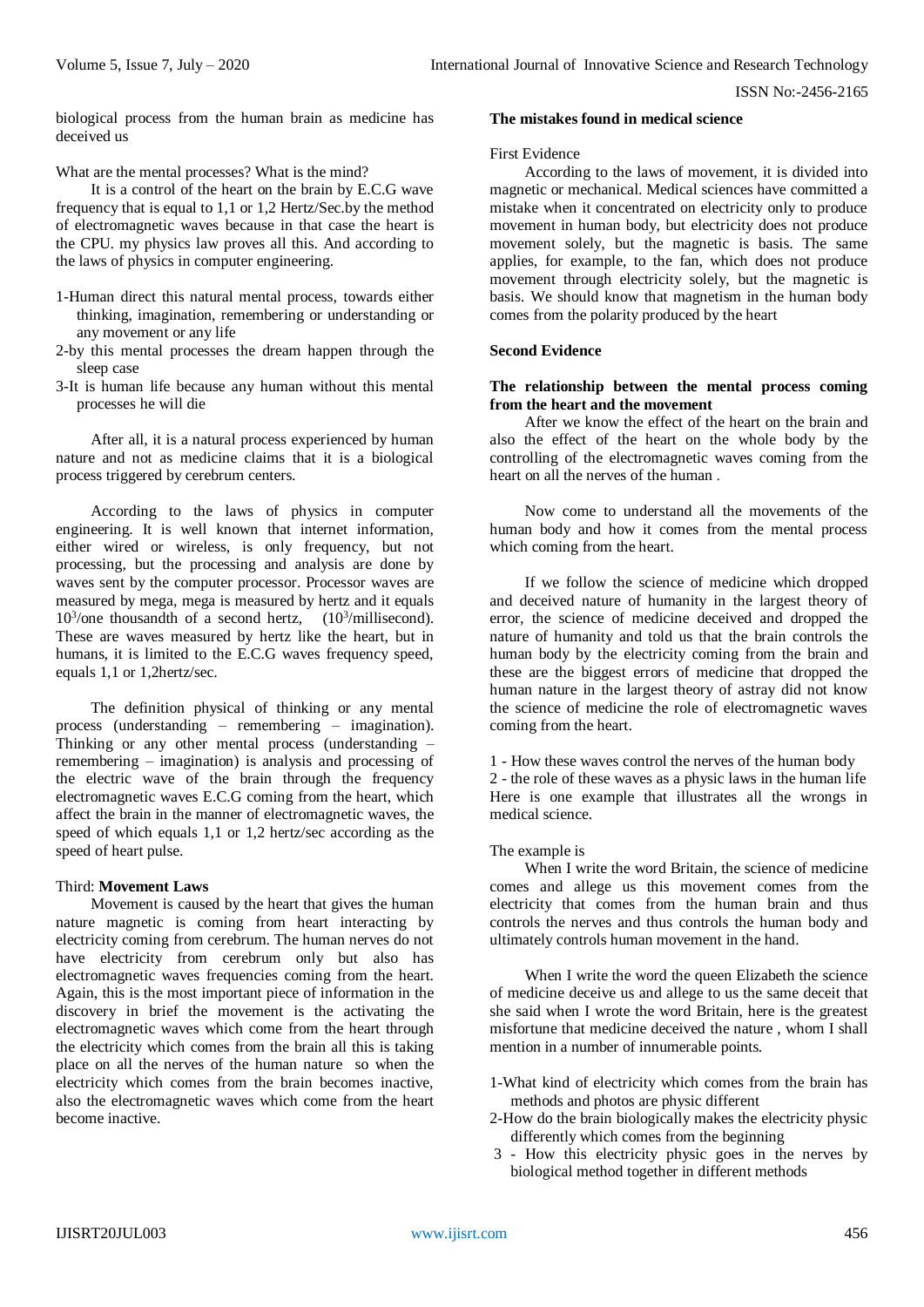Therefore, after we knew that it is impossible and very impossible in all kinds of natural sciences and in all kinds of scientific logic to be the brain is the process of mental therapy is not by the way of biology and the way of physic electricity and more that there is no the method we can understand how the brain do so far because nature fell in The most dangerous misguide when it was claimed by the medicine logic that the brain is the basis of mental processes But after we knew the role of the heart.

1-It is the source of electromagnetic waves and that these waves control the brain through the nerve of the parasympathetic and on the human body through the nerve of the sympathetic and how affect the spinal nerve 2-not only this but the effect here is not the control and biological effect, but the physic effect of electromagnetic waves at a frequency of equal to1.1 Or 1.2 Hz / second

Here we make sure scientifically that the heart is the basis of mental processes and the basis of mathematical fixed equations to the human nature and the basis of all life.

We must make sure, in a scientific and physic sense that it is the heart and that after I have done the greatest analysis and scientific discoveries of physics to this phenomenon of cosmic universality, so If it lived the nature without analyzing this cosmic phenomenon the obscures ambiguity and ignorance stay control the nature the science and the life in this case.

How is the relationship between the electricity coming from the brain and electromagnetic waves which comes from the heart ?

The electrical which comes from the brain is working the electromagnetic waves which coming from the heart, but the electricity coming from the brain is not the electromagnetic waves which is the basis of movement and the mental processing which comes from the heart .

Such as mobile and television that electricity is working the mobile and the television, but electricity is not the electromagnetic waves, which is the means of communication in mobile and television.

Also, if the human brain stops, in this case, the electrical, physical, or active unit stop the working of the electromagnetic waves coming from the heart but the death is not happen but if the heart stops, it will stops the physic unit of the electromagnetic waves which is the basis of life and movement and mental processes and the basis of equations fixed mathematically of the pattern human nature.

In this case death occurs and life ends The basis of the biggest mystery in nature is dreams during sleep. The most important observation in this discovery whom illustrates the relationship between the electricity which comes from the brain and electromagnetic waves which comes from the heart.

- 1-The electricity that comes from the brain passes in the nerves, while the electromagnetic waves that come from the heart pass on the nerves and so the electromagnetic waves of the heart moves on the nerves in direction of electricity or reverse the direction of electricity that comes from the brain
- 2-This is the main reason why the electricity which comes from the brain powers the electromagnetic waves which comes from the heart. Because the electricity which come from the brain gives the energy for the electromagnetic waves which come from the heart by the magnetic flux whom is found in the electricity
- 3-The electricity that comes from the brain is the operating energy to the electromagnetic waves that comes from the heart.
- 4-But the energy of the electromagnetic waves of the heart control of nerves in final because it is a magnetic energy movement.
- 5-Ultimately, however, the electromagnetic waves are entirely in control on the nerves because they possess magnetic power so it is a magnetic energy movement.

# Finaly

Electromagnetic Waves which comes from the heart is the center processing unit of the human mental. the movement the life the basis of equations fixed mathematically of the pattern human nature.

The basis of the biggest mystery in nature is dreams during sleep. From the beginning it takes shape in the woman's womb.

The main idea of this discovery is based on the fact that the human heart controls and affects the cerebrum through by electromagnetic waves.

I has a specific law in my name, owner of this discovery. I construed the basis of this law through the physics relationship between the process from Radio and Television Building electromagnetic transmission and the process of reception of this antennas electromagnetic waves.

Therefore the truth is, life, mental processes, mathematical fixed equations to the pattern of human nature, laws of motion and the dreams phenomenon are the result of the magnetic polarity which come from the human heart, which is activated by the human cerebrum electricity.

In human life electromagnetic waves begin first before electricity. After the cellular configuration comes the composition of the allocated cells. So the heart will form in the fourth week and give electromagnetic waves in the fifth week. The formation of brain cells begins in the 12th week. Here is the question of how the heart works itself from the fifth week until the twelfth week alone without the presence of the brain. This has led the sciences of medicine concentrate on the human cerebrum electricity, while ignoring how to explain the magnetism which come from the human heart. The Fourth Fixed Mathematical Equation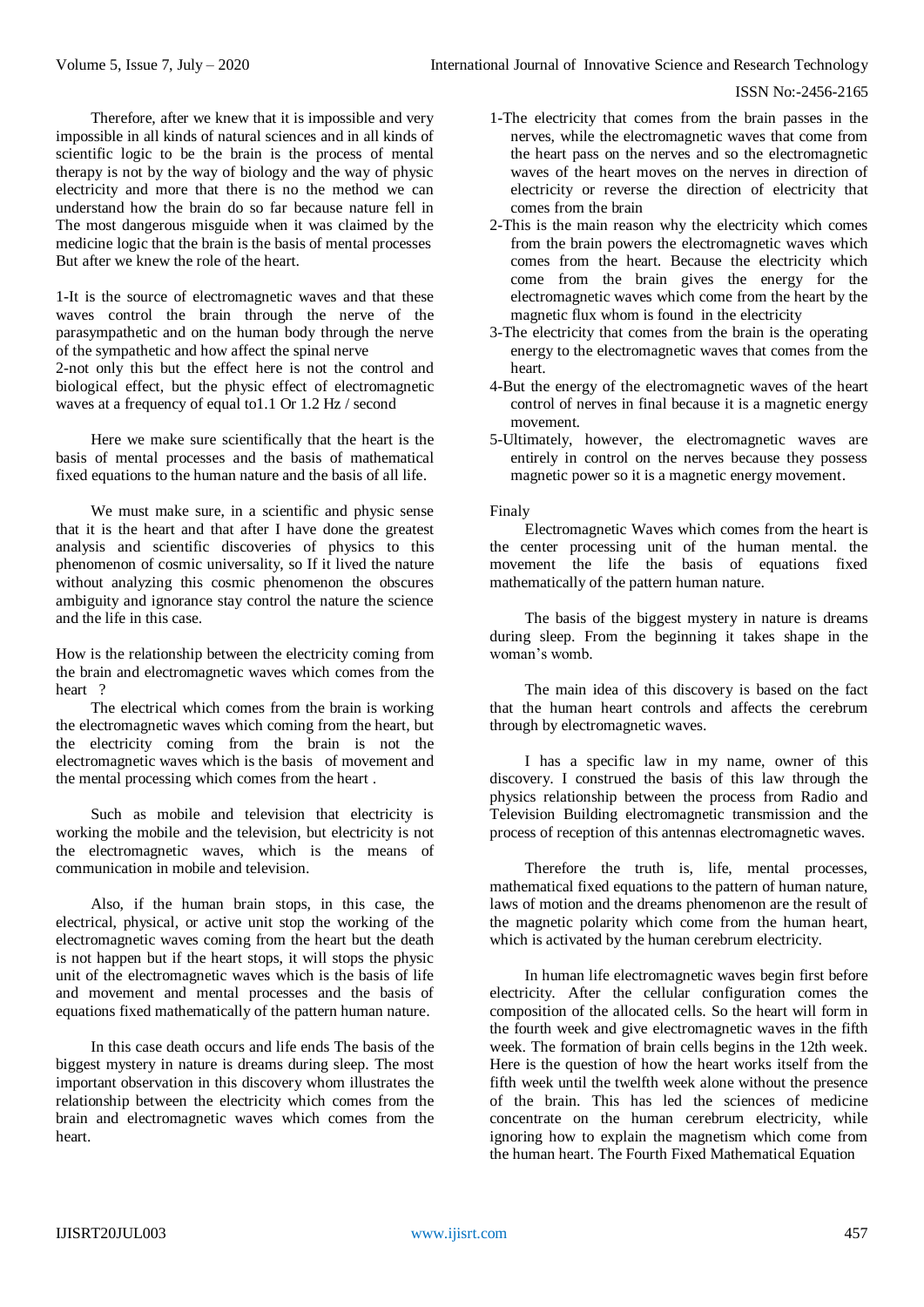# Firstly

The geometries the physics in the heart (C P U ). The heart is center processing unite . The patterns of objects The patterns of objects differ from each other not because of physiological composition which is certainly similar among all these organisms but the patterns of objects differ from each other because of the different laws of physics Because each object has a physics system which different from a system the other object The mathematical fixed equation to the pattern of human nature, (the mental processes and this is the mind of human nature ). It is the control from the heart on the cerebrum by waves frequencies E.C.G of the human heart which equal to 1.1 or 1.2 Hertz/Sec., because in that case the heart is the CPU.

All my laws physics previously mentioned proved all this Humans nature direct this natural mental process according as thy will towards either thinking, imagination, remembering or understanding and this is a natural process experienced by human nature and not as medicine claims that it is a biological process comes by cerebrum centers in final this are the mental processes and this is the mind of human nature.

# Like Computers

According to the laws of physics in computer engineering. It is well known that internet information, either wired or wireless, is only waves frequencies, but not processing, but the processing and analysis are done by waves sent by the computer processor. Processor waves are measured by mega, mega is measured by hertz and it equals 103/one thousandth of a second hertz, (103/millisecond). These are waves measured by hertz like the heart, but in humans, it is limited to the E.C.G waves frequency speed, equals 1,1 or 1,2 hertz/sec

# secondly

Geometries the communications physics in the nerves the sympathetic and parasympathetic nerves do not send electric from the brain to makes the heart works as the medicine science claimed that in the past but the heart works with its own mechanics. In this case, the sympathetic and parasympathetic nerves become an antenna wire according to the laws of physics in communications engineering that receive electromagnetic waves from the heart and send them to the brain and human body the sympathetic nerve sends the electromagnetic waves from the heart to the spinal nerve which control all the body and the parasympathetic nerve that sends the electromagnetic waves from the heart to the brain.

But in the beginning, we need to know how the sympathetic and parasympathetic turn into an antenna wires ?

Sympathetic and parasympathetic nerves must be takes electric from the brain until the magnetic flux is found In this case, they become two antenna wires of receiving the electromagnetic waves that come from the heart. these waves are coming the opposite of electrical which coming from the brain at the nerves.

In this case, the heart becomes a source of electromagnetic waves for the brain and body and not an organ that receives electricity from the brain In this case, the heart controls the brain and the human body with electromagnetic waves. The medical sciences did not understand the role of the electromagnetic waves because these electromagnetic waves be worked by electric which comes brain.

In the end, we must know this all the nerves of the human body do not received the electrical from the human brain only, but controlled by the frequencies of electromagnetic waves which comes from the heart but this waves be worked by the electric which comes from the brain

# I repeat this again

In this case, the heart becomes a source of electromagnetic waves for the brain and body and not an organ that receives electricity from the brain.

In this case, the heart controls the brain and the human body with electromagnetic waves. The medical sciences did not understand the role of the electromagnetic waves because these electromagnetic waves be worked by electric which comes brain.

we must know this all the nerves of the human body do not received the electrical from the human brain only, but controlled by frequencies of electromagnetic waves which comes from the heart but this waves be worked by the electric which comes from the brain.

So I have to declare that any cardiologist in the world can get 6 pictures of those waves of E.C.G and he does not knows how they come from the heart to the limbs by (Device Heart waves receiver ).

The human brain in this case becomes a screen that is illustrated by mental processes but is not the basis of mental processes any mental processes comes from the waves of the heart.

What is the use of the antenna wire according to the laws of physics in communications engineering ?

by the antenna wire the electromagnetic waves are switched from the wireless to the wire what is the benefit of the sympathetic and the parasympathetic until takes electric from the brain?

Until the magnetic flux field is found in sympathetic and parasympathetic nerves and whom it becomes an antennas wire

In this case the sympathetic and the parasympathetic nerves, takes the electromagnetic waves which come from the heart and turn them from the method no nerves to the method nerves

The sympathetic and parasympathetic nerves become an antenna wire according to the laws of physics in communications engineering that receive electromagnetic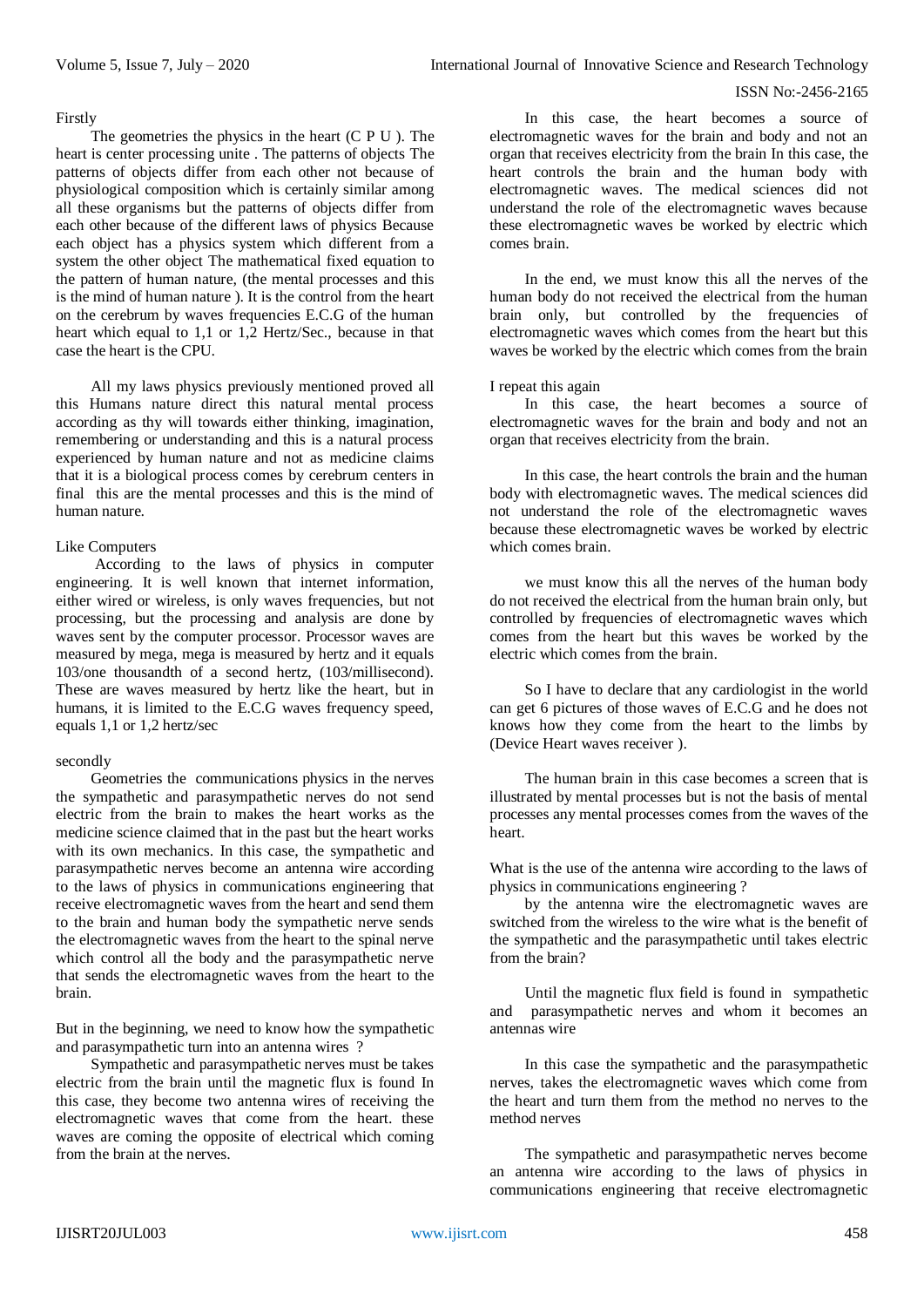waves from the heart and send them to the brain and all the nerves human body

## **III. HOW THE HEART IS THE BASIS MATHEMATICAL FIXED EQUATION TO THE PATTERN OF HUMAN NATURE?**

 $F.E.W ( E C G ) = 1,1 0r 1,2 H.Z / Sec=HU$ 

These pulses and movement coming from the heart are representing the life and nature of man is not through the pumping of blood or it is a pump works by the electrically coming from the brain as deceived us by medical science which deceived human nature too.

But these pulses and movements coming from the heart is the basis of the pattern of human nature with it is system of physical laws.

We must understand the following facts about the human heart.

1-The heart is the source of electromagnetic waves coming from five brain types found in the human heart.

 $(S-A-N \ A-V-N \ A-V-B \ B-B \ P-F)$ and this waves are ( Electro Cardio Gram ) 1-P wave 2- p r interval 3-Q R S 4-ST segment 5-T wave

These waves have a frequency speed is equals 1,1 or 1,2 Hertz/Sec.

2 -The electricity that comes from the brain on the nerves is the only physics way that makes the nerves receive the electromagnetic waves which comes from the heart and walk on the nerves and control the nerves too.

I repeat this item once again.

2 -The electricity that comes from the brain in the nerves is the only physics way that makes the nerves receive the electromagnetic waves which comes from the heart and walk on the nerves and control the nerves too.

Therefore, if the electricity coming from the brain that passes in the nerves is stopped in this case, the activation of the electromagnetic waves coming from the heart, which also travels on the nerves, will be stopped by the brain electricity.

Because this electromagnetic waves of the heart moves on the nerves in direction of electricity or reverse the direction of electricity that comes from the brain.

I'll write you through the mathematical fixed equation which determine the pattern the nature of the human.

I will write to you how I can overthrow the Darwin 's theory.

 $F.E.W ( E C G ) = 1.1 0r 1.2 H.Z / Sec=HU$  $F.E.W = Frequencies of electromagnetic waves$  $E C G =$  Electro cardio Gram 1.1 or  $1.2$  = Fixed arithmetic number  $H.Z =$  Gauge Hz oscillations or Hz frequency  $Sec = Unit of time measurement in seconds$ 

- 1 Women differ from men according to physiological composition
- 2 Women differ from men according to cellular composition
- 3 Women differ from men according to genetic composition

But women and men are similar in a fixed mathematical equation which determines the pattern of human nature. Because the fixed mathematical equation is based on a physical law that determines the pattern of human nature and not the physiological composition and not the cellular composition and not genetic composition so the human origin did not come from monkey and does not turn into another being.

## **IV. THE ARTIFICIAL HEART**

Some medical societies as well as concepts announce that the heart is a pump only this is deception to human nature, which underlies the probability of replacing a normal heart by an artificial pump. I repeat here that the mistakes are based on theories and not scientific laws but what uncovers the issue is respiration. According to the laws physics of movement, movement is divided into either magnetic or mechanical movement. However, medical sciences have committed a mistake when concentrated on electricity only as a source of movement, or origin of movement in the human body. However, According to the laws physics electricity does not generate movement on its own; but there should be magnetism with electricity as well. We should know that magnetism in the body comes from the polarity produced by the heart.

The magnetism that comes from the heart here does not come in a magnetic field way, but it comes in an electromagnetic waves way whom pass on and control the nerves by brain electricity should know that if the brain halts, only electrical paralysis occurs, but the heart and respiration do not stop. If the heart stops, the body movement stops completely, including respiration. Respiration does not stop because of brain idleness or its subjection to anesthetic but it stops in one case only, which is absence of heart pulse. Respiration returns when the heart pulses again, and medical sciences know this well. Respiration is, therefore, a magnetic polarized movement that comes from the heart through the sympathetic nerve, which comes from the fourth paragraph located in the neck which is the only direct link between the heart and respiration ( cardiac pulmonary plexuses ). Medical sciences should not convince us the idea, based on electricity only and ignore the role of magnetism coming from the heart.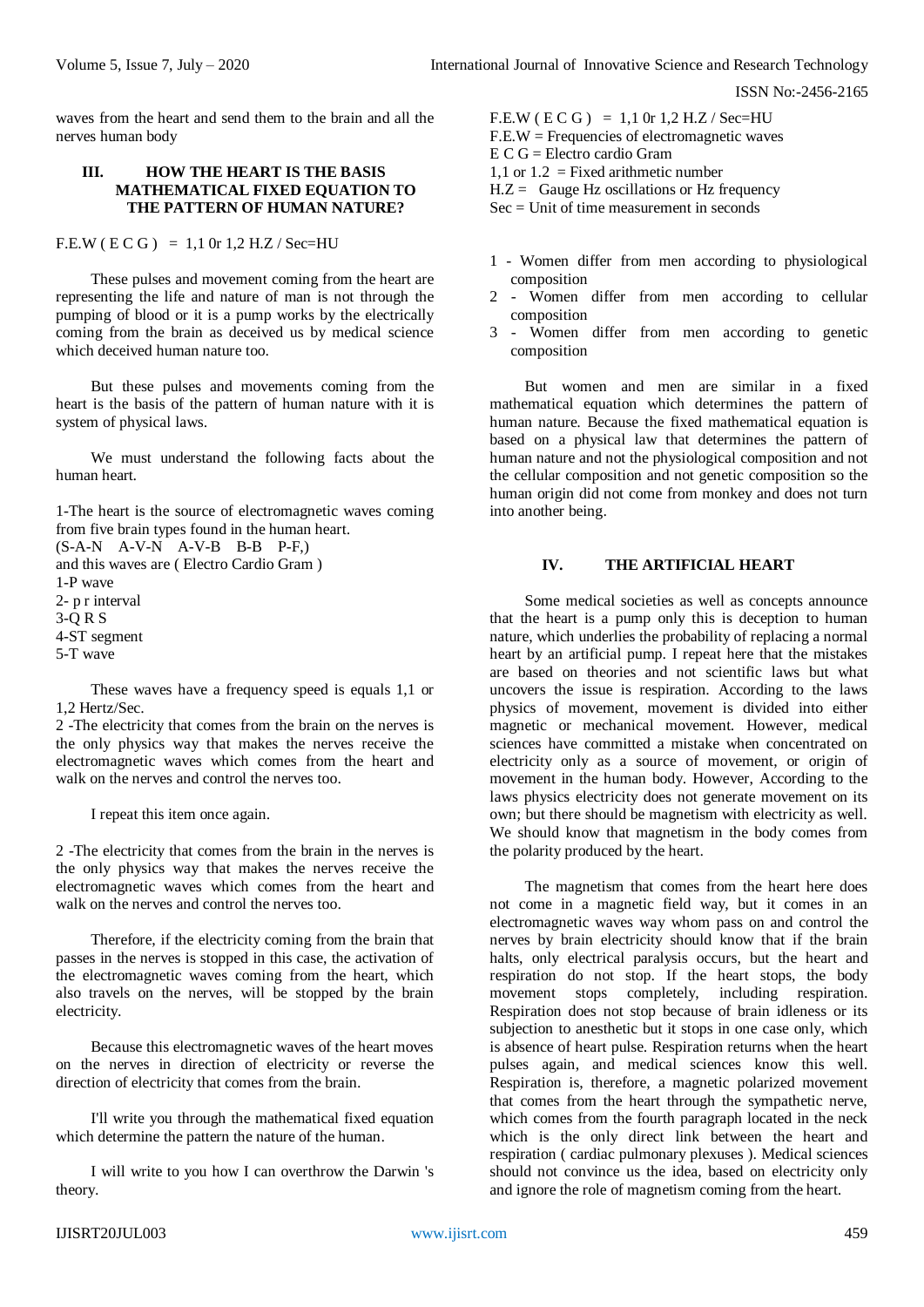Therefore, when we are told that there is a so-called artificial heart that can replace the natural heart, it would be a huge mistake against nature. How can the artificial heart give us the magnetic polarization, which is produced by the normal heart through the frequency that reaches the farthest areas of the body, which are the limbs that any cardiologist in the world take 6 pictures of E.C.G waves, but any cardiologist does not know how those waves pass from the heart to the limbs by the nerves too. The Cases of fainting because of heart feebleness means the weakness of electromagnetism coming from the heart, which leads to stopping any movement; hence fainting. Not just fainting but also death because the electromagnetic waves which comes from the heart are the basis of the pattern and nature of human life.

Therefore, there is nothing called artificial heart to substitute the natural heart one;

- 1-There is an artificial heart that is used during the surgery to keep blood circulation flowing so that blood does not clot inside the blood vessels
- 2- There might be an artificial heart that helps in providing the natural heart muscle with electric pulse that is useful in systole and diastole.

But there is no complete artificial heart that can substitute a natural heart. For this reason, there is a natural heart Transplantation to replace another natural heart.

But there is no complete artificial heart transplantation to replace a natural heart completely. This is a warning to some international corporations which imagine that the artificial heart substitute for the complete natural heart .

Warning in heart transplants

1 - The heart of the pig is not suitable to be a substitute for the human heart because it gives the electromagnetic waves that determine the pattern of nature of an animal and not a human.

This was explained in the previous article in the heart, the basis of the mathematical constant equation that determines the pattern of human nature.  $(F.E.W ( E C G) = 1,1 0r 1,2 H.Z / Sec=HU)$ 

- 2 The artificial heart is not a substitute for the natural heart because it does not give the electromagnetic waves.
- 3 The natural heart only it is the substitute for the natural heart because it gives electromagnetic waves determine the pattern of nature of the human.

### Latest notes

Brain electricity reduces the heartbeat, not as medical science claims that brain electricity occupies the heartbeat.

I am surprised but I am shocked by theories of false medicine.

Sometimes it claims that the brain's electricity makes the heart beat and sometimes it claims that if the VEGAS nerve is active, it stops the heart.

Question: Does brain electricity makes the heart beat or makes the heart stop?

But the heart works with its own mechanism by speed from 1o5 to 120 beats per minute.

But the sympathetic and parasympathetic nerve becomes an antenna wire according to the laws of physics in communications engineering

By electricity coming from the human brain in them are magnetizing part from the magnetic of heart this reduces the heartbeat from speed 105 or 120 to 70 or 80 pulse per minute.

Therefore, if a brain's electricity is interrupted or stopped, in this case the heartbeats will become from 70 or 80 to 105 or 120 or return to 105 or 120

Finally, the three physical laws that underlie my analysis of this cosmic phenomenon.

The first

The scientific law of physics which is the basis of my scientific discovery 1-

If electric current passes through a conducting wire between two ends, from A to B, this current tries to find what is called, "to find magnetic field flux movement" through the movement of matter electrons in the wire, which results in the following ;

- 1-End A has the potential of sending electromagnetic wave frequency to end B, which flows with the electric current. It is described as the passing of electromagnetic wave frequency from the static medium to the vibrant medium, which is similar to television transmission.
- 2-End B has the potential to receive electromagnetic wave frequency and sends it to end A against the electric current. It is described as passing the electromagnetic waves from the vibrant medium to the static one, which is similar to antenna receipt of television to transmission frequency.

The basis of the mathematical fixed equation . The control by the human heart on the human nature (the brain and the whole human body) by an electromagnetic waves frequency equal to 1.1 or 1,2 hertz / sec according on the speed of heart

# The second

2-The Definition of dreams according to physics law

Dreams are a change in the sensory systems of the heart S-A-N A-V-N A-V-B B-B P-F, with few ways to this change must be

- 1-in the First sleep time must be Sleep on the left side and increasing the time of the Inhalation and the time of exhalation together in a voluntary way using one pillow in the first sleep time in this the heart beat become slow
- 2-Second sleep time you should sleep on the right side and return to normal breathing and do not do anything to breathe, using two pillows when the sleep in this case the heartbeats return to its normal